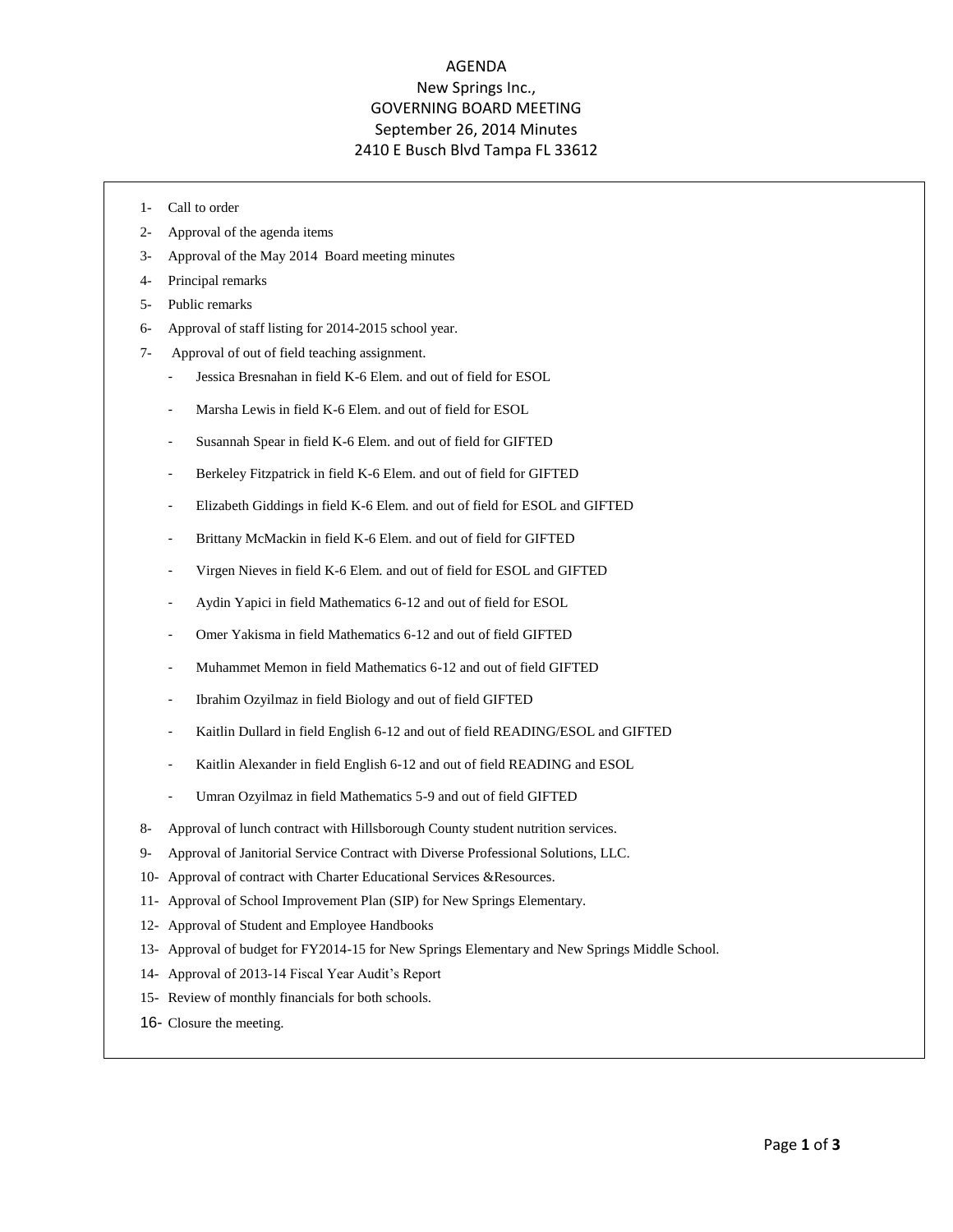## AGENDA New Springs Inc., GOVERNING BOARD MEETING September 26, 2014 Minutes 2410 E Busch Blvd Tampa FL 33612

Additional Information New Springs Inc. Friday, September 26 2014 6:30pm Board Members Dr. Necmettin Yildirim, Mr. Sener Gultekin, Mehmet Sefik Yersel

## **Issues/ Items motioned voted on by Governing Board Members:**

- **1.** The Board meeting was called to order at 6:40 pm by Mr. Yildirim
- **2.** Mr. Yildirim moved to approve the September  $26<sup>th</sup>$ , 2014 agenda items. Mr. Yersel  $2<sup>nd</sup>$  the motion. **The board unanimously approved the agenda.**
- **3.** Mr. Yildirim moved to approve May  $17<sup>th</sup>$ , 2014 NSS board meeting minutes. Mr. Gultekin  $2<sup>nd</sup>$  the motion. **The board unanimously approved May 17th, 2014 NSS board meeting minutes.**
- **4. Principal Remarks.** Mr. Yildirim opened the floor for Mr. Aksu. Mr. Aksu talked about the following items;
	- Enrollment numbers, Elementary:  $222$  and middle: 137 as of September  $26<sup>th</sup>$
	- Our sport teams are competing in Charter School league. We currently have cross country and soccer tournaments in place. Basketball and flag football will start later in the year.
	- Hispanic Heritage Month has been celebrated with parents with a potluck dinner. Students had some performances and visitors enjoyed food.
	- We celebrated grandparent's day by having a breakfast at school with grandparents and grandchildren.
- **5. Public Remarks.** No remarks were made.
- **6.** Mr. Yildirim moved to approve the staff listing for 2014-2015 school year. Mr. Gultekin  $2<sup>nd</sup>$  the motion. **The board unanimously approved the staff listing for 2014-2015 school year.**
- 7. Mr. Yildirim moved to approve out of field teaching assignments. Mr. Yersel 2<sup>nd</sup> the motion. **The board unanimously approved out of field teaching assignments.**
- **8.** Mr. Yildirim moved to approve the lunch contract with Hillsborough County student nutrition services. Mr. Yersel 2nd the motion. **The board unanimously approved the lunch contract with Hillsborough County student nutrition services.**
- **9.** Mr. Yildirim moved to approve the Janitorial service contract with Diverse Professional Solutions, LLC. Mr. Yersel 2<sup>nd</sup> the motion. **The board unanimously approved the Janitorial service contract with Diverse Professional Solutions, LLC.**
- **10.** Mr. Yildirim moved to approve the contract with Charter Educational Services and Resources. Mr. Yersel 2<sup>nd</sup> the motion. **The board unanimously approved the contract with Charter Educational Services and Resources.**
- **11.** Mr. Yildirim moved to approve the School Improvement Plan (SIP) for New Springs Elementary. Mr. Yersel 2<sup>nd</sup> the motion. **The board unanimously approved the School Improvement Plan (SIP) for New Springs Elementary.**